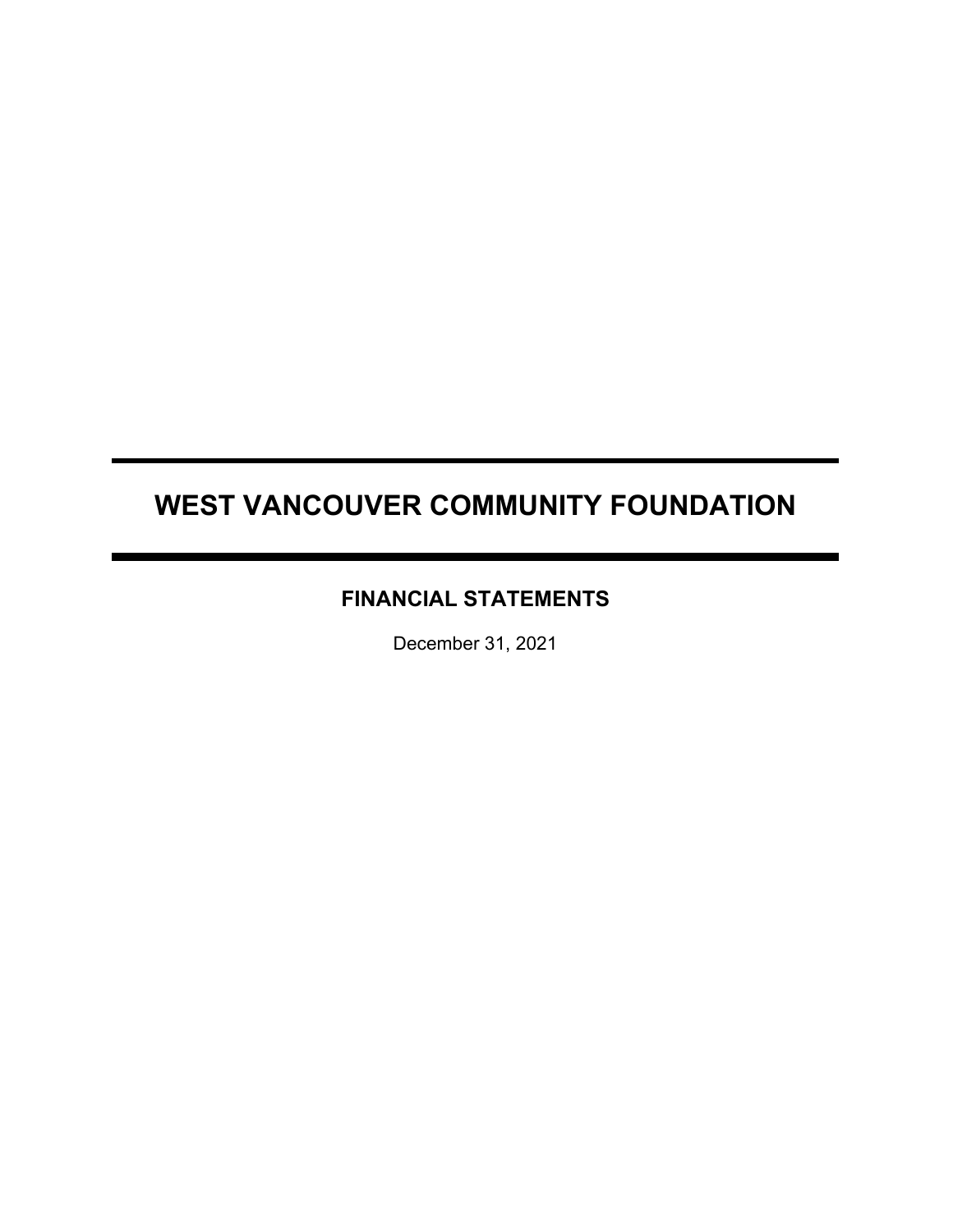## **TABLE OF CONTENTS**

December 31, 2021

|                                                  | Page           |
|--------------------------------------------------|----------------|
| <b>Auditors' Report</b>                          |                |
| <b>Financial Statements</b>                      |                |
| <b>Statement of Financial Position</b>           | 5              |
| <b>Statement of Operations and Fund Balances</b> | 6              |
| <b>Statement of Cash Flows</b>                   | $\overline{7}$ |
| Notes to the Financial Statements                | $8 - 16$       |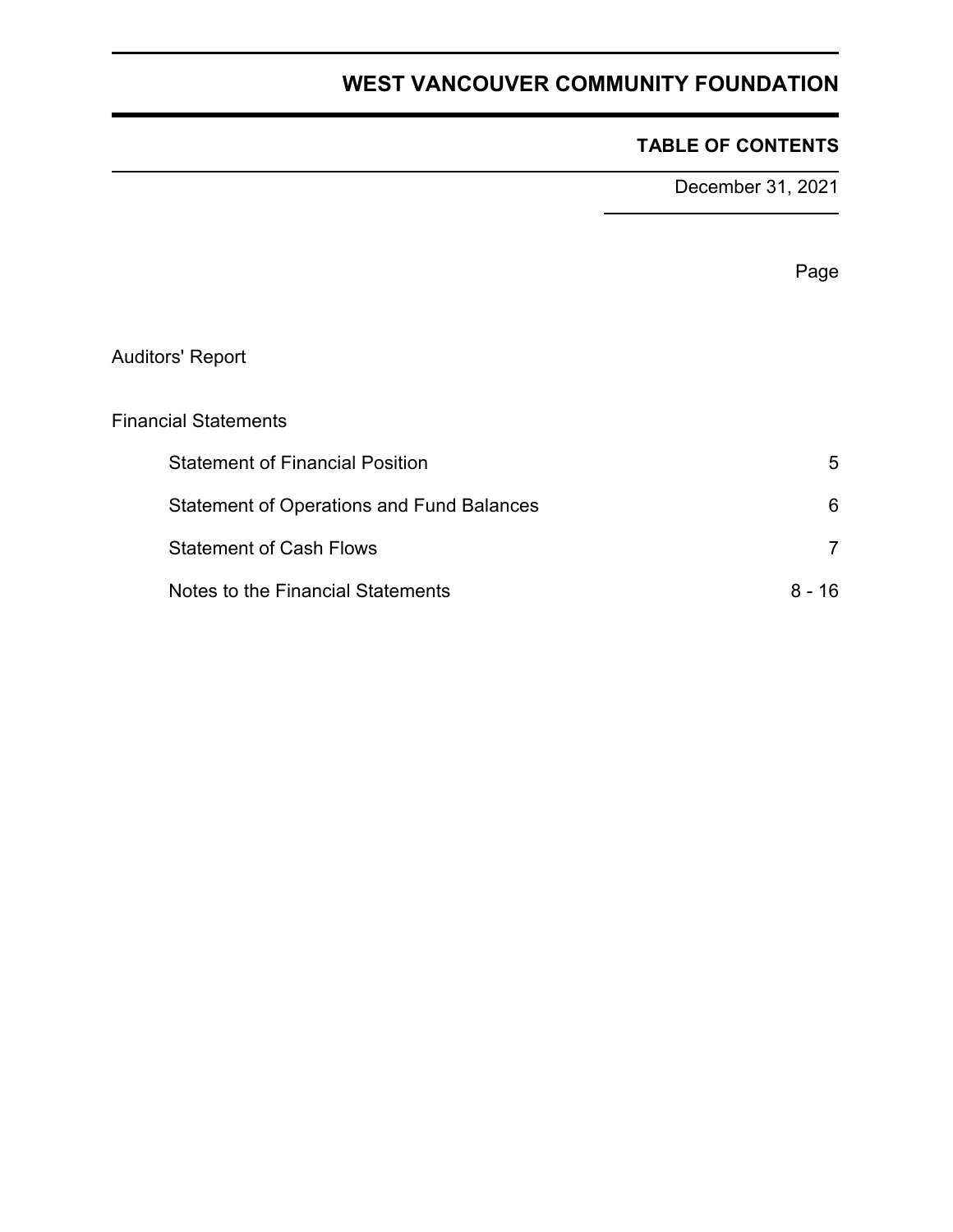#### **INDEPENDENT AUDITORS' REPORT**

To the Board of Directors of West Vancouver Community Foundation

#### **Opinion**

We have audited the financial statements of West Vancouver Community Foundation, which comprise the statement of financial position as at December 31, 2021, and the statement of operations and fund balances, and cash flows for the year then ended, and notes to the financial statements, including a summary of significant accounting policies and other explanatory information.

In our opinion, the accompanying financial statements present fairly, in all material respects, the financial position of the Foundation as at December 31, 2021, and its financial performance and its cash flows for the year then ended in accordance with Canadian accounting standards for not-for-profit organizations.

#### **Basis for Opinion**

We conducted our audit in accordance with Canadian generally accepted auditing standards. Our responsibilities under those standards are further described in the *Auditor's Responsibilities for the Audit of the Financial Statements* section of our report. We are independent of the Foundation in accordance with the ethical requirements that are relevant to our audit of the financial statements in Canada, and we have fulfilled our other responsibilities in accordance with these requirements. We believe that the audit evidence we have obtained is sufficient and appropriate to provide a basis for our opinion.

#### **Responsibilities of Management and Those Charged with Governance for the Financial Statements**

Management is responsible for the preparation and fair presentation of these financial statements in accordance with Canadian accounting standards for not-for-profit organizations, and for such internal control as management determines is necessary to enable the preparation of financial statements that are free from material misstatement, whether due to fraud or error.

In preparing the financial statements, management is responsible for assessing the Foundation's ability to continue as a going concern, disclosing, as applicable, matters related to going concern and using the going concern basis of accounting unless management either intends to liquidate the Foundation or to cease operations, or has no realistic alternative but to do so.

Those charged with governance are responsible for overseeing the Foundation's financial reporting process.

#### **Auditor's Responsibilities for the Audit of the Financial Statements**

Our objectives are to obtain reasonable assurance about whether the financial statements as a whole are free from material misstatement, whether due to fraud or error, and to issue an auditor's report that includes our opinion. Reasonable assurance is a high level of assurance, but is not a guarantee that an audit conducted in accordance with Canadian generally accepted auditing standards will always detect a material misstatement when it exists. Misstatements can arise from fraud or error and are considered material if, individually or in the aggregate, they could reasonably be expected to influence the economic decisions of users taken on the basis of these financial statements. As part of an audit in accordance with Canadian generally accepted auditing standards, we exercise professional judgment and maintain professional skepticism throughout the audit. We also: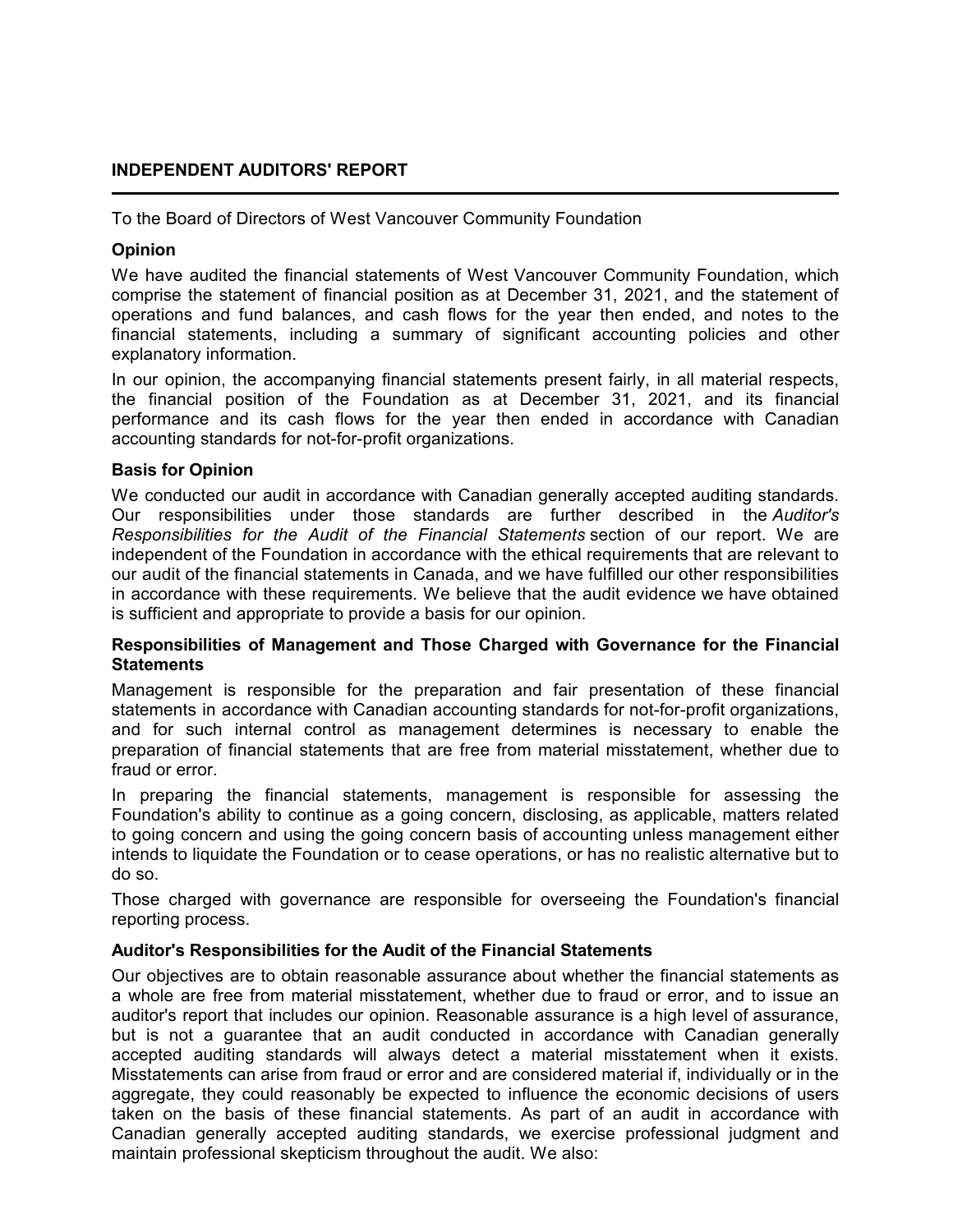### **NOTES TO FINANCIAL STATEMENTS**

December 31, 2021

- Identify and assess the risks of material misstatement of the financial statements, whether due to fraud or error, design and perform audit procedures responsive to those risks, and obtain audit evidence that is sufficient and appropriate to provide a basis for our opinion. The risk of not detecting a material misstatement resulting from fraud is higher than for one resulting from error, as fraud may involve collusion, forgery, intentional omissions, misrepresentations, or the override of internal control.
- Obtain an understanding of internal control relevant to the audit in order to design audit procedures that are appropriate in the circumstances, but not for the purpose of expressing an opinion on the effectiveness of the Foundation's internal control.
- Evaluate the appropriateness of accounting policies used and the reasonableness of accounting estimates and related disclosures made by management.
- Conclude on the appropriateness of management's use of the going concern basis of accounting and, based on the audit evidence obtained, whether a material uncertainty exists related to events or conditions that may cast significant doubt on the Foundation's ability to continue as a going concern. If we conclude that a material uncertainty exists, we are required to draw attention in our auditor's report to the related disclosures in the financial statements or, if such disclosures are inadequate, to modify our opinion. Our conclusions are based on the audit evidence obtained up to the date of our auditor's report. However, future events or conditions may cause the Foundation to cease to continue as a going concern.
- Evaluate the overall presentation, structure and content of the financial statements, including the disclosures, and whether the financial statements represent the underlying transactions and events in a manner that achieves fair presentation.

We communicate with those charged with governance regarding, among other matters, the planned scope and timing of the audit and significant audit findings, including any significant deficiencies in internal control that we identify during our audit.

#### **Report on Other Legal and Regulatory Requirements**

As required by the Societies Act (British Columbia), we report that, in our opinion, the accounting principles in Canadian accounting standards for not-for-profit organizations have been applied on a basis consistent with that of the preceding year.

Chartered Professional Accountants Vancouver, BC May 16, 2022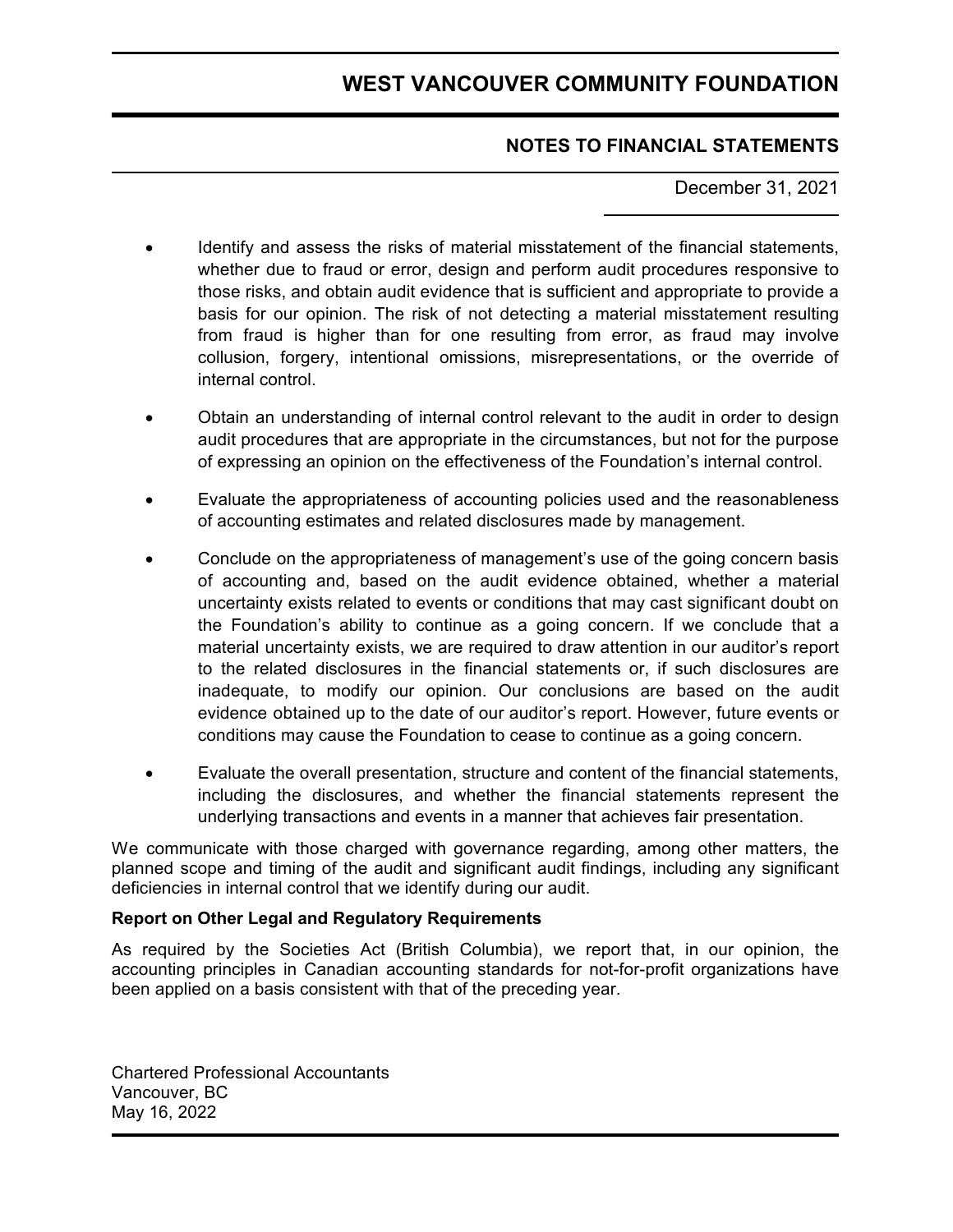|                                                   |                                                   | As at December 31       |                         |
|---------------------------------------------------|---------------------------------------------------|-------------------------|-------------------------|
|                                                   |                                                   | 2021<br>\$              | 2020<br>\$              |
| <b>ASSETS</b><br><b>Current</b>                   |                                                   |                         |                         |
|                                                   | Cash and cash equivalents                         | 1,169,283               | 540,637                 |
|                                                   | <b>Receivables</b>                                |                         | 24,588                  |
|                                                   | <b>GST</b> receivable                             | 4,265                   | 1,841                   |
|                                                   | <b>Prepaid expenses</b>                           | 20,663                  | 30,824                  |
|                                                   |                                                   | 1,194,211               | 597,890                 |
| <b>Investments</b> (note 4)                       |                                                   | 26, 122, 333            | 20,809,806              |
|                                                   | Interest in Life Insurance Policy (note 7)        | 48,944                  | 47,044                  |
| Capital Assets (note 8)                           |                                                   | 4,420                   | 13,540                  |
|                                                   | <b>Trust Funds Under Administration (note 13)</b> |                         | 853,659                 |
|                                                   |                                                   | 27,369,908              | 22,321,939              |
| <b>LIABILITIES</b><br><b>Current</b>              |                                                   |                         |                         |
|                                                   | Accounts payable                                  | 49,525                  | 39,136                  |
|                                                   | Deferred sponsorship contributions                | 37,000                  | 81,034                  |
|                                                   | <b>Grant commitments</b>                          | 125,373                 | 1,500                   |
|                                                   | Funds under administration (note 11)              | 1,245,055               | 1,169,726               |
|                                                   |                                                   | 1,456,953               | 1,291,396               |
|                                                   | <b>Trust Funds Under Administration (note 13)</b> |                         | 853,659                 |
|                                                   |                                                   | 1,456,953               | 2,145,055               |
| <b>Fund Balances</b>                              |                                                   |                         |                         |
| <b>Endowment Funds</b><br><b>Restricted Funds</b> |                                                   | 14,894,374<br>9,488,151 | 11,820,783<br>6,832,160 |
| <b>Unrestricted Funds</b>                         |                                                   | 1,530,430               | 1,523,941               |
|                                                   |                                                   |                         |                         |
|                                                   |                                                   | 25,912,955              | 20,176,884              |
|                                                   |                                                   | 27,369,908              | 22,321,939              |

#### STATEMENT OF FINANCIAL POSITION

APPROVED ON BEHALF OF THE BOARD:

Director Din Warler Director Naomi Denning

The accompanying notes are an integral part of these financial statements.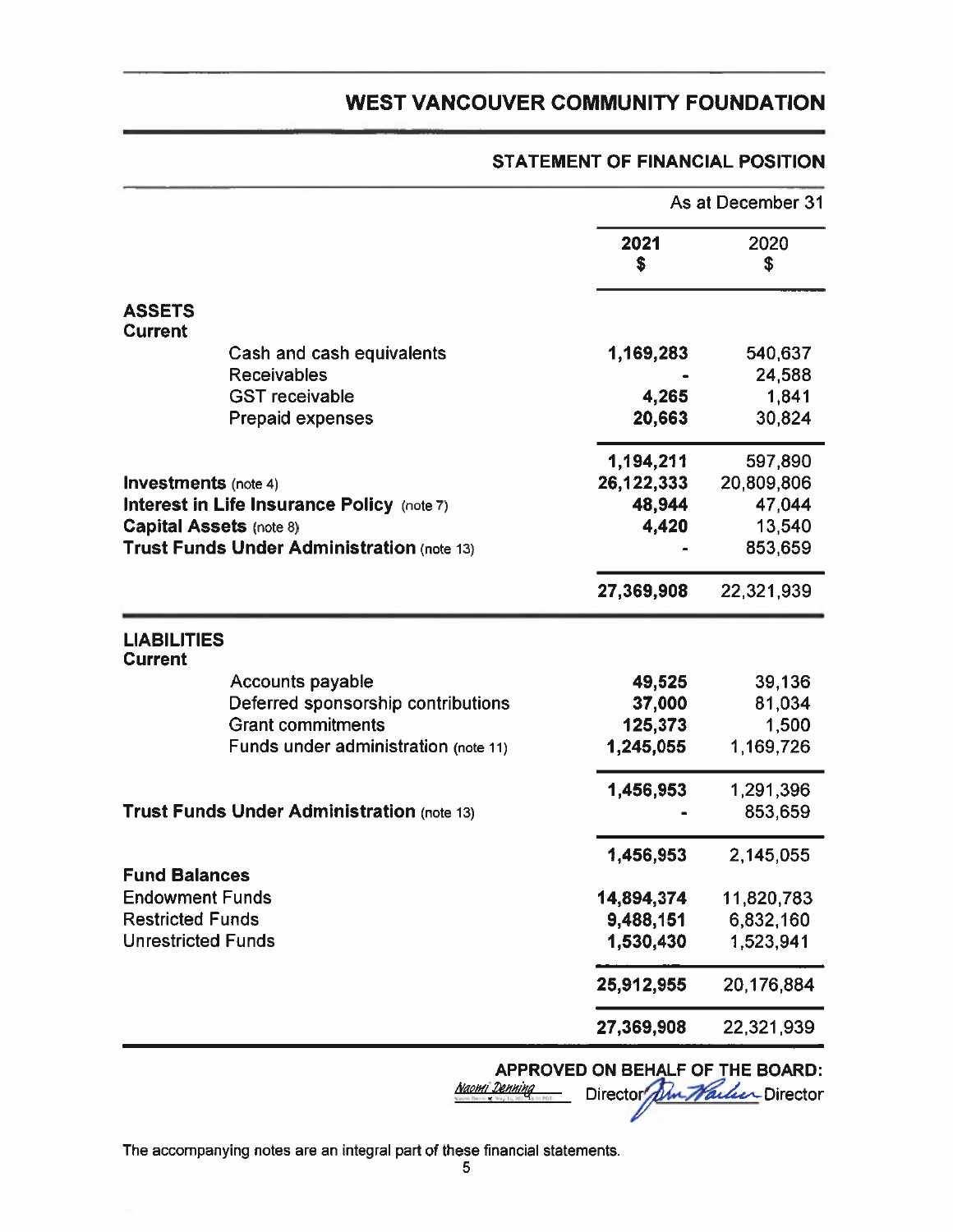#### **STATEMENT OF OPERATIONS AND FUND BALANCES**

## Year ended December 31

|                                                                      | Endowment<br>Funds | Restricted<br><b>Funds</b> | Unrestricted<br>Funds | 2021<br><b>Total</b> | 2020<br>Total        |
|----------------------------------------------------------------------|--------------------|----------------------------|-----------------------|----------------------|----------------------|
|                                                                      | \$                 | \$                         | \$                    | \$                   | \$                   |
| <b>Revenues</b>                                                      |                    |                            |                       |                      |                      |
| Donations and Bequests<br><b>Emergency Community Support Funding</b> | 1,693,629          | 2,506,883                  | 158,984               | 4,359,496            | 3,675,931<br>451,910 |
| Investment Income (note 5)                                           | 759,523            | 403,414                    | 115,287               | 1,278,224            | 67,685               |
| Change in Market Value of Investments                                | 924,016            | 295,618                    | 97,603                | 1,317,237            | 1,241,482            |
| Sponsorship and Event Contributions                                  |                    |                            | 77,668                | 77,668               | 84,993               |
| <b>Government Assistance</b>                                         |                    |                            |                       |                      | 29,751               |
|                                                                      | 3,377,168          | 3,205,915                  | 449,542               | 7,032,625            | 5,551,752            |
| <b>Expenditures</b>                                                  |                    |                            |                       |                      |                      |
| Grants                                                               | 246,890            | 512,990                    |                       | 759,880              | 690,236              |
| <b>Emergency Community Support Funding</b>                           |                    |                            |                       |                      | 451,910              |
| Management and Administration                                        |                    |                            | 161,013               | 161,013              | 106,166              |
| Granting and Community Leadership                                    |                    |                            | 203,139               | 203,139              | 187,368              |
| Fund Development                                                     | 354                | 5,427                      | 166,741               | 172,522              | 147,262              |
| <b>Administration Allocation</b>                                     | 170,713            | 103,597                    | (274, 310)            |                      |                      |
|                                                                      | 417,957            | 622,014                    | 256,583               | 1,296,554            | 1,582,942            |
|                                                                      |                    |                            |                       |                      |                      |
| <b>Excess of Revenues over Expenditures</b>                          | 2,959,211          | 2,583,901                  | 192,959               | 5,736,071            | 3,968,810            |
| Funding Balances, beginning of year                                  | 11,820,783         | 6,832,160                  | 1,523,941             | 20,176,884           | 16,208,074           |
| <b>Fund Amendments (note 2)</b>                                      | 114,380            | 72,090                     | (186, 470)            |                      |                      |
| Fund Balances, end of year                                           | 14,894,374         | 9,488,151                  | 1,530,430             | 25,912,955           | 20,176,884           |

The accompanying notes are an integral part of these financial statements.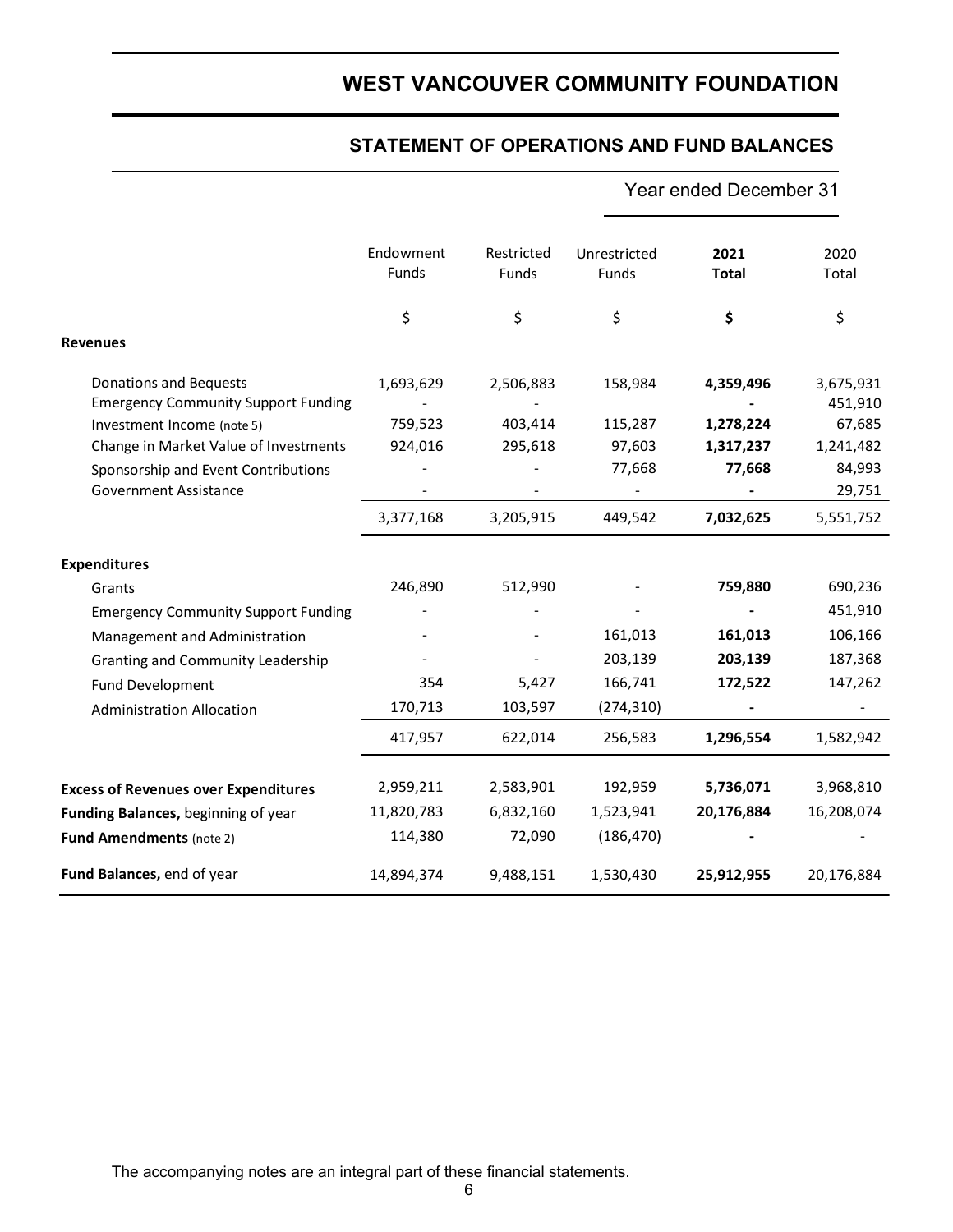|                                               |               | For the year ended December 31 |  |  |
|-----------------------------------------------|---------------|--------------------------------|--|--|
|                                               | 2021<br>\$    | 2020<br>\$                     |  |  |
| <b>Cash Provided By (Used By):</b>            |               |                                |  |  |
| <b>Operations</b>                             |               |                                |  |  |
| Excess of revenues over expenditures          | 5,736,070     | 3,968,810                      |  |  |
| Unrealized gains on investments               | (1,317,238)   | (1,241,482)                    |  |  |
| Amortization                                  | 9,120         | 8,772                          |  |  |
| Changes in non-cash operating working capital | 122,554       | 20,925                         |  |  |
|                                               | 4,550,506     | 2,757,025                      |  |  |
| <b>Investments</b>                            |               |                                |  |  |
| Investment income reinvested                  | (1, 280, 124) | (69, 584)                      |  |  |
| Net deposits to investment account            | (2,641,736)   | (2,459,095)                    |  |  |
| Purchase of capital assets                    |               | (3, 172)                       |  |  |
|                                               | (3,921,860)   | (2,531,851)                    |  |  |
| <b>Increase In Cash</b>                       | 628,646       | 225,174                        |  |  |
| <b>Cash, beginning of year</b>                | 540,637       | 315,463                        |  |  |
| Cash, end of year                             | 1,169,283     | 540,637                        |  |  |

#### **STATEMENT OF CASH FLOWS**

The accompanying notes are an integral part of these financial statements.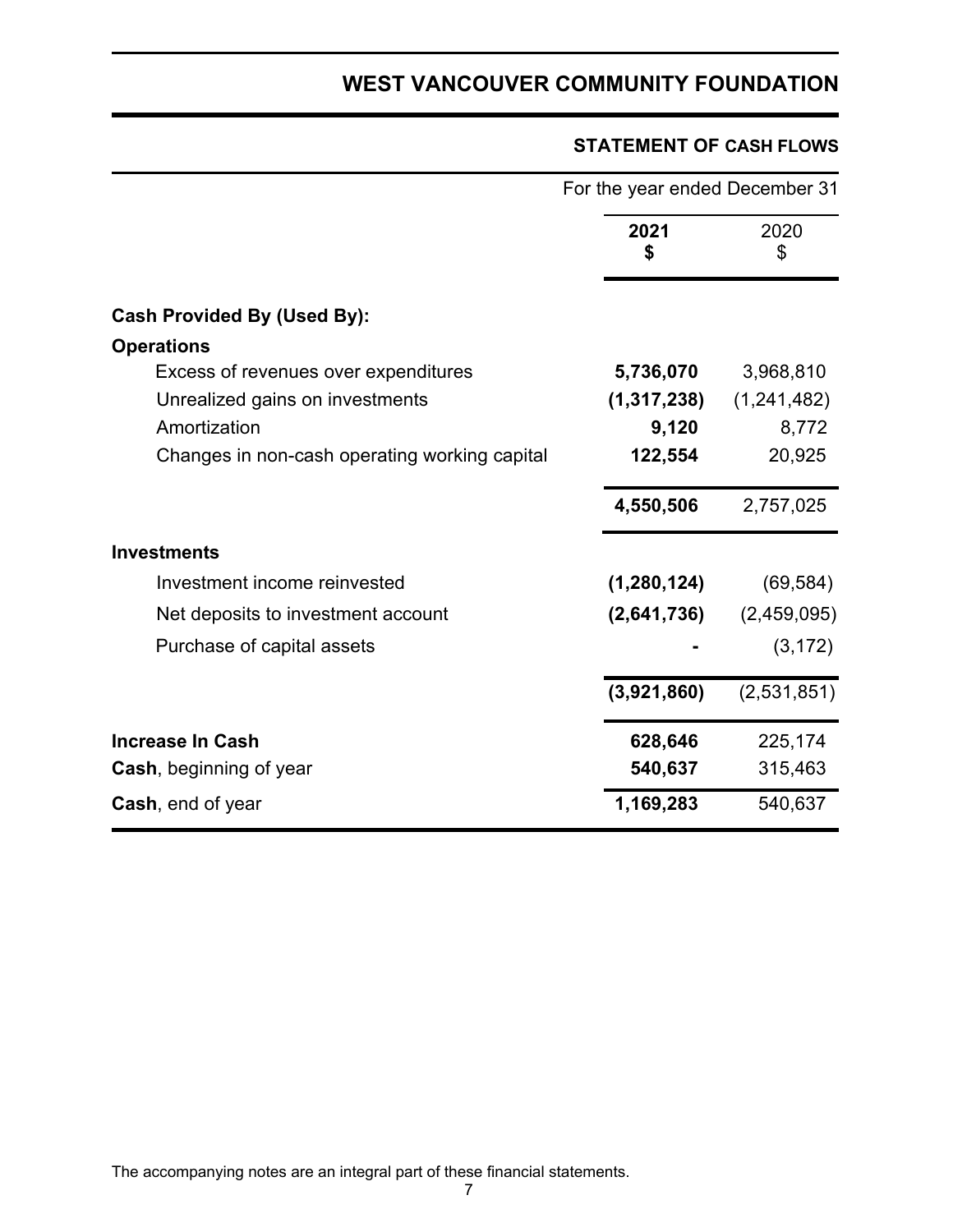### **NOTES TO FINANCIAL STATEMENTS**

December 31, 2021

#### **1. Nature of the Organization**

The West Vancouver Community Foundation (the "Foundation") was established in 1979 to benefit the citizens of West Vancouver by supporting charitable, educational and cultural organizations. The Foundation is registered with the Charities Division, Canada Revenue Agency and is classified as a public foundation. The Foundation is exempt from federal income taxes and can issue charitable donation receipts. The income from funds donated and bequeathed is used to provide for the charitable purposes of qualifying community organizations. The Foundation regularly conducts business using the name "West Vancouver Foundation".

### **2. Summary of Significant Accounting Policies**

### **Basis of Accounting**

The financial statements of the Foundation have been prepared in accordance with the Canadian accounting standards for Not-for-Profit Organizations.

#### **Investment Portfolio**

Investments are managed by Leith Wheeler Investment Counsel Ltd. and are recorded at fair values determined on the last business day of the fiscal period. Investment income is shown net of investment management fees.

### **Cash and Cash Equivalents**

Cash and cash equivalents consist of cash on hand, bank balances, and short-term deposits with maturity of less than 90 days.

#### **Revenue Recognition**

Contributions are recognized on the earlier of when they are received and when the deeds of gift have been approved. Contributions are recognized in the fund to which they relate. Non-designated unrestricted donations are recognized in the Unrestricted Funds.

Bequests are recorded upon receipt of the donated assets. Bequests in a form other than cash or marketable securities are recorded at values assigned by the Board.

Investment income includes gains (losses) on disposal of investments. Interest on investments is recorded on an accrual basis. Dividend income is recorded when the dividends are declared and the right to payment is established.

Sponsorship contributions for specific events and other restricted contributions for which there is no corresponding restricted fund are recorded in unrestricted funds using the deferred method until the event has been undertaken or the related expenses have been incurred.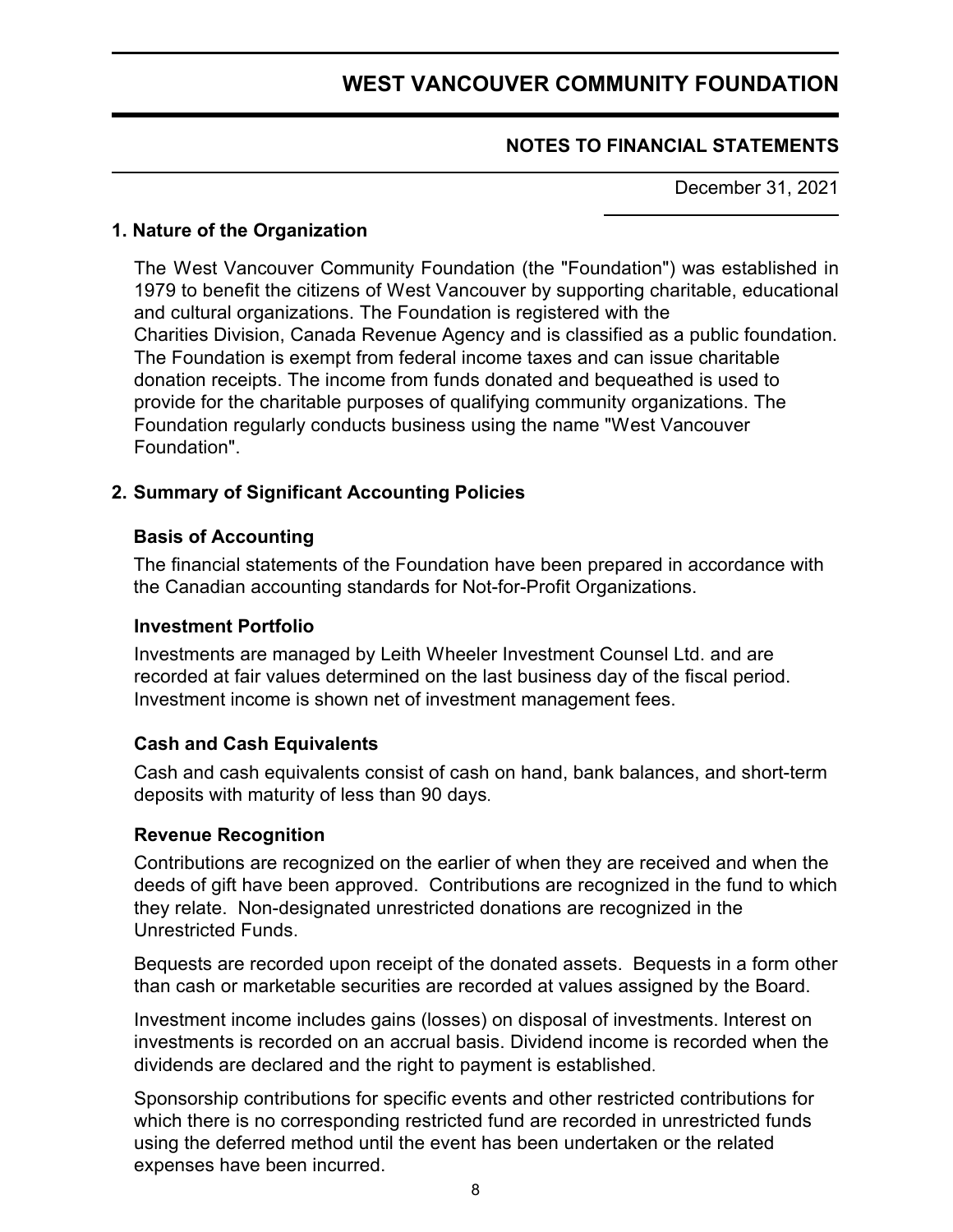### **NOTES TO FINANCIAL STATEMENTS**

December 31, 2021

### **2**. **Summary of Significant Accounting Policies (Cont.)**

#### **Grants**

Grants are recorded when approved by the Foundation.

### **Donated Services**

A number of people donate significant time and expertise to the Foundation. The value of this time has not been recorded in these financial statements.

### **Fund Accounting**

In order to ensure observance of the limitations and restrictions placed on the use of resources available to the Foundation, resources are classified for accounting and financial reporting purposes using restricted fund accounting. These funds are held in accordance with either the objectives specified by the donors or with directives issued by the Board of Directors (the Board). To meet the objectives of financial reporting and stewardship over assets, certain interfund transfers are necessary to ensure the appropriate allocation of assets and liabilities to the respective funds. Transfers between the funds are made when appropriate, as authorized by the Board.

Funds are subject to an allocation of administrative expenses as established from time to time by the Board.

For financial reporting purposes, the funds have been classified into the following categories:

- i) Endowment Funds
- ii) Restricted Funds
- iii) Unrestricted Funds

Endowment funds are comprised of permanent contributions restricted either by the donor or internally by the Foundation.

Restricted funds are primarily donations received, which have been externally designated for specific purposes by the donor, and are not required to be maintained in perpetuity. These funds include spend down funds which also designate the use of current and future capital receipts.

Unrestricted funds are available for granting purposes and general operations.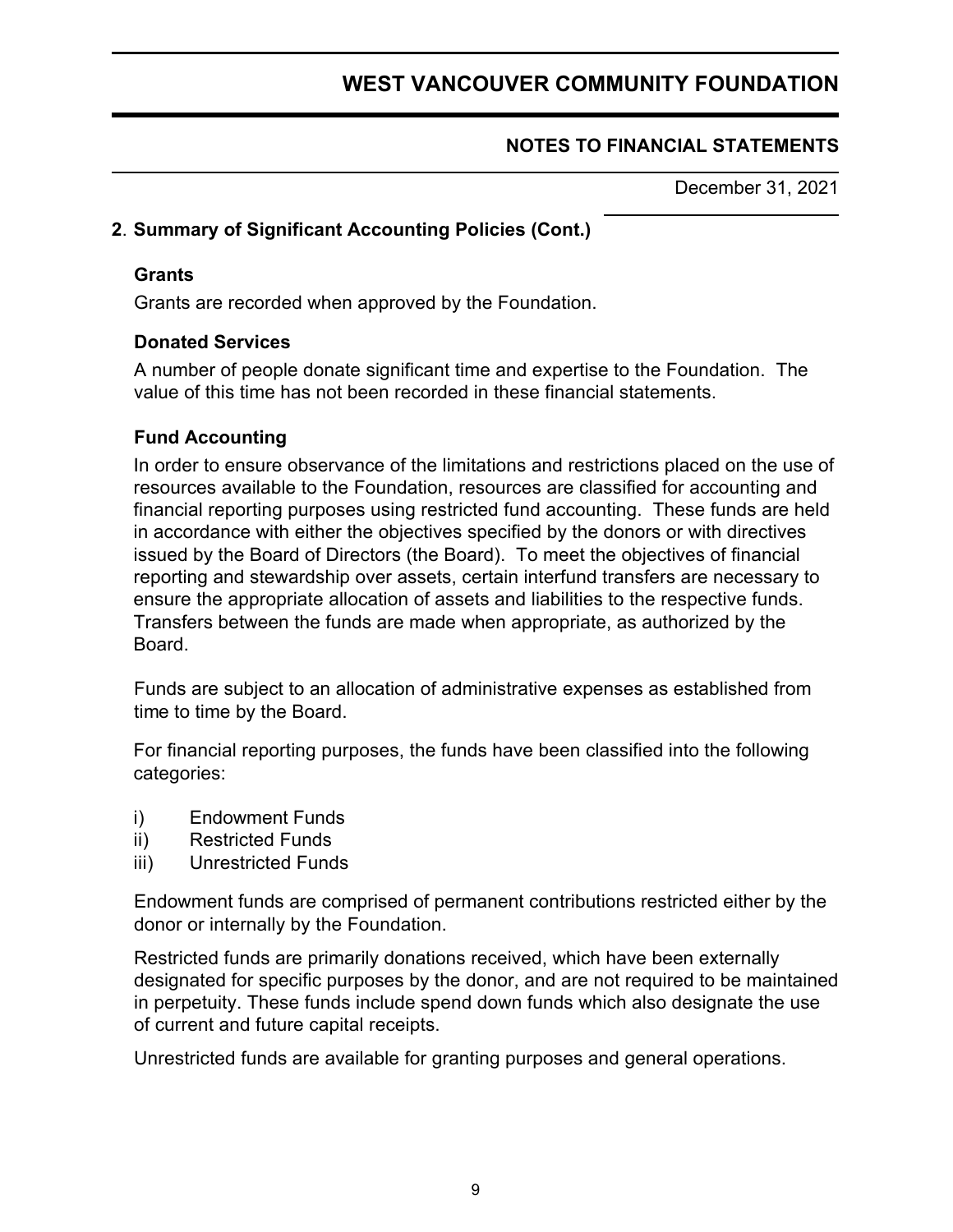### **NOTES TO FINANCIAL STATEMENTS**

December 31, 2021

### **2**. **Summary of Significant Accounting Policies (Cont.)**

During the year, there were three fund amendments. The first, on the direction of the donor, \$56,740 donated in previous years was amended from an endowment fund to a restricted fund, as restrictions on use of capital were removed. The remaining two amendments were initated by the organization to more closely align with their stated fund agreements. A previously \$130,665 unrestricted fund was amended to an endowment fund, and a previously \$56,740 unresticted fund was amended to a restricted fund.

#### **Financial Instruments**

Financial instruments are initially measured at fair value and equity instruments are subsequently measured at fair value. All other financial instruments are subsequently measured at cost or amortized cost. Changes in fair value are recognized in the statement of operations.

#### **Management Estimates**

The preparation of financial statements requires management to make estimates and assumptions that affect the amounts and disclosures reported in the financial statements and accompanying notes. While management believes that the estimates utilized in preparing these financial statements are reasonable and prudent, actual results could differ from those estimates. Significant area requiring the use of management estimates relate to expense allocations and accrued liabilities.

#### **Allocation of Expense**

Expense classifications include the costs of personnel, and other expenses that are directly related to that function. There are also a number of general support expenses that are common to the administration of the Foundation and the individual functions. An allocation of certain general support expenses has been made to expense classes on a consistent basis between years.

### **Capital Assets**

Equipment is recorded at amortized cost. Amortization is calculated on a straight-line basis over the expected useful life of the asset as follows:

Computer equipment Five years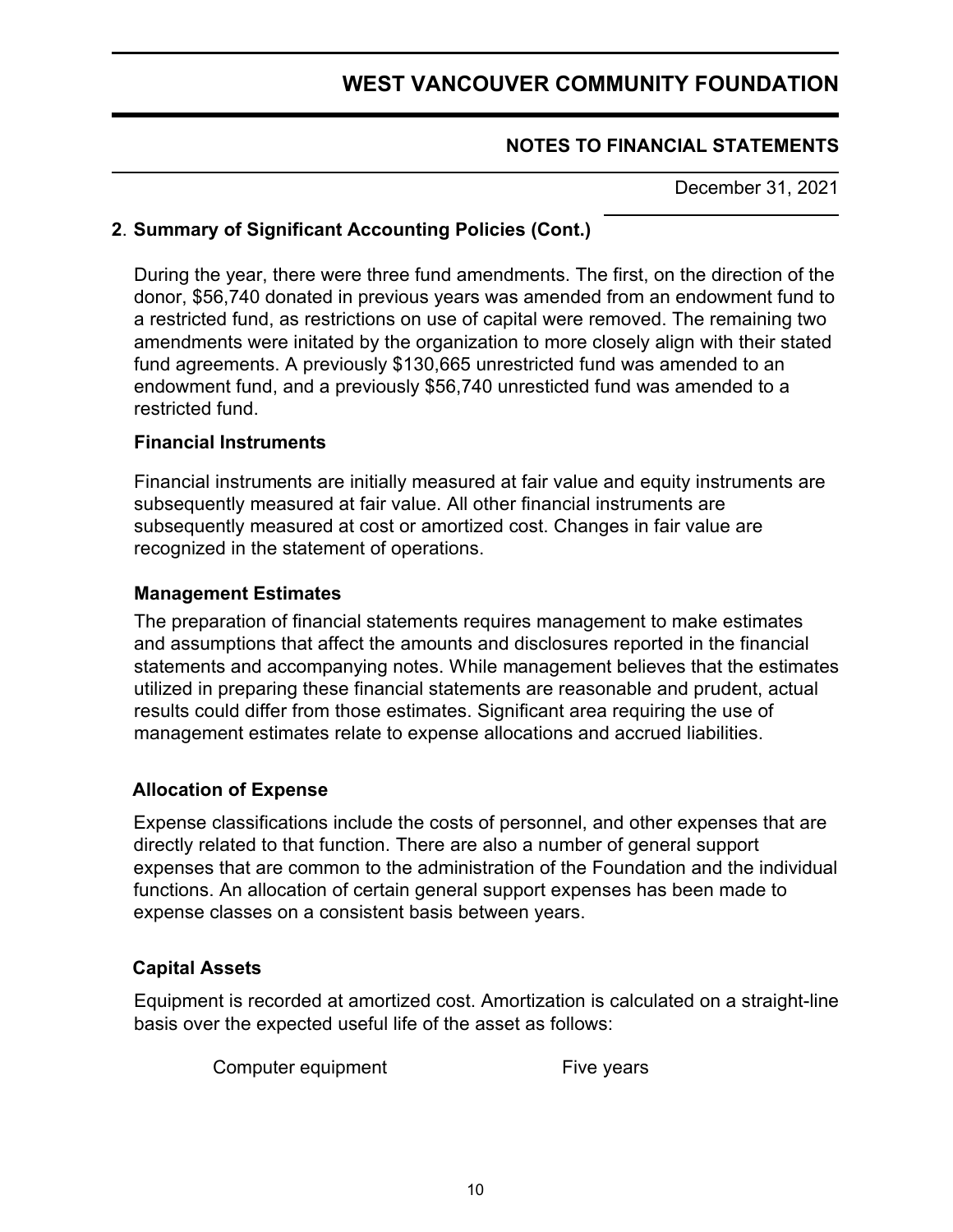#### **NOTES TO FINANCIAL STATEMENTS**

December 31, 2021

#### **3. Financial Risk Management**

The Foundation invests its various funds according to an Investment Policy Statement approved by the Board of Directors. This Statement outlines the objectives, policies and processes relating to investment activities and applies to all investments of the Foundation. The Investment Committee and management regularly review the Foundation's investments to ensure that all activities adhere to the Investment Policy Statement.

The Foundation has exposure to financial instruments risks. Management believes the most significant risk is market risk.

Market and Interest Rate Risk:

The Foundation's investments are exposed to market risk due to changing market conditions. Market risk is the potential for financial loss to the Foundation from changes in the value of its investments due to changes in interest rates, currency exchange rates, or equity prices. The Foundation manages market risk by establishing and monitoring asset allocation strategies and by diversifying investments within the various asset classes to control overall market risk. Investments in foreign equities are exposed to currency risk due to fluctuation in foreign exchange rates.

Interest rate risk relates to the risk that changes in interest rates will affect the fair value or future cash flows of financial instruments held by the Foundation. The Foundation has invested in a number of bond and money market funds

Foreign currency exposure arises from holdings in foreign currency denominated investments. Fluctuations in the value of those currencies against the Canadian dollar can result in changes to the fair value of the investments. The Foundation has investments in US and international pooled funds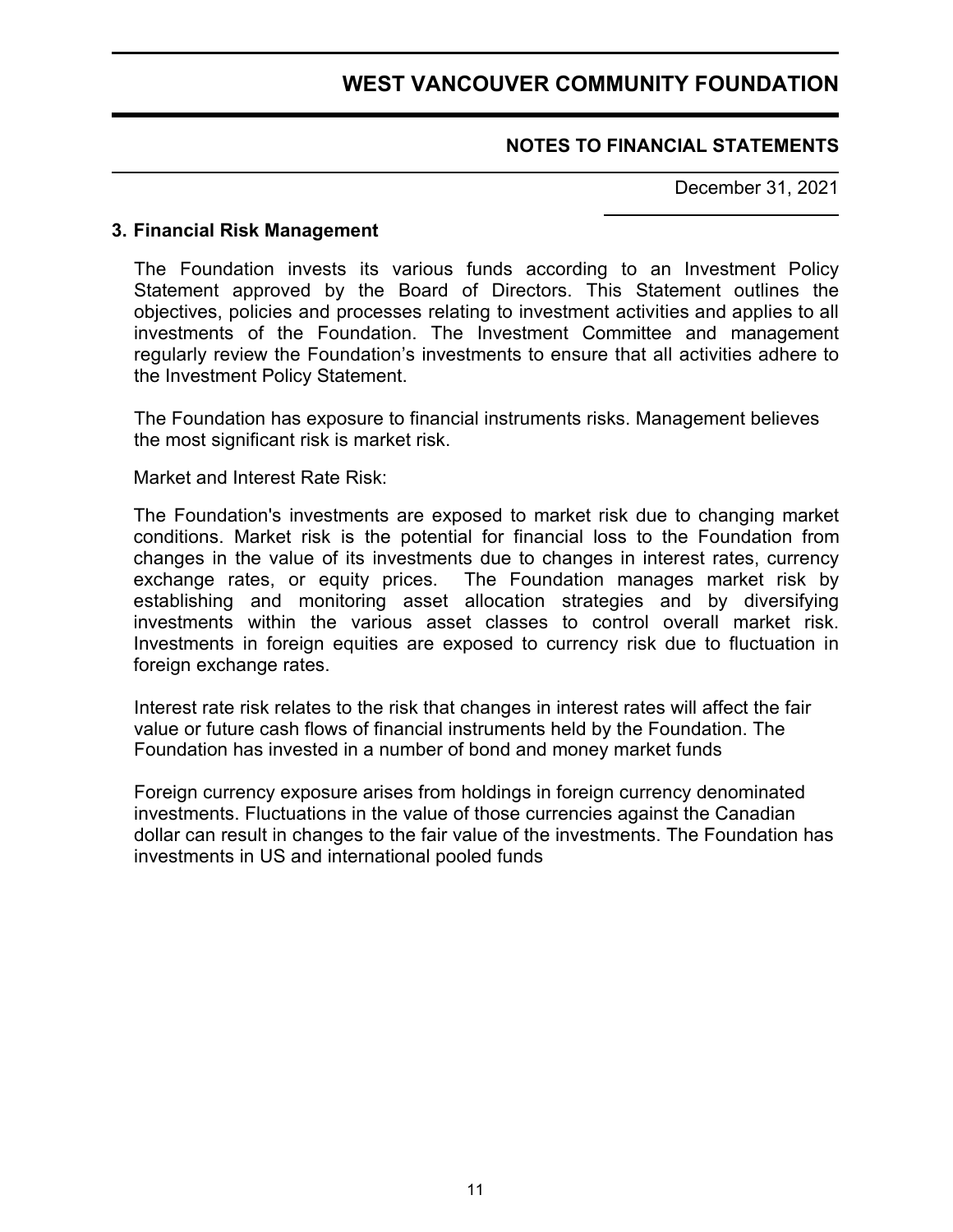### **NOTES TO FINANCIAL STATEMENTS**

December 31, 2021

#### **4**. **Investments**

#### **Summary of Investment Portfolio Holdings**

|                                                                                             | Cost<br>\$         | <b>Fair Value</b><br>\$ | $\%$         |
|---------------------------------------------------------------------------------------------|--------------------|-------------------------|--------------|
| Leith Wheeler International Pooled<br><b>Fund Series A</b><br>Leith Wheeler Canadian Equity | 2,752,074          | 2,837,333               | 10.9 %       |
| <b>Fund Series A</b><br>Leith Wheeler Core Active Bond                                      | 5,043,848          | 7,390,884               | 28.4 %       |
| <b>Fund Series A</b><br>Leith Wheeler Corp. Bond Fund                                       | 9,920,859          | 9,725,020               | 37.2 %       |
| Series A<br>Leith Wheeler U.S. Equity Non-                                                  | 355,870            | 347,479                 | 1.3%         |
| <b>Taxable Pooled Fund Series A</b><br>Leith Wheeler Passive U.S. Equity                    | 1,156,768          | 1,257,666               | 4.9 %        |
| <b>Fund Series A</b><br>Leith Wheeler U.S. Small Mid-Cap                                    | 1,743,440          | 2,310,815               | 8.8 %        |
| <b>Equity Pooled Fund Series A</b><br>Leith Wheeler Short Term Income                       | 605,243            | 804,398                 | 3.1%         |
| <b>Fund Series A</b><br>Leith Wheeler Institutional                                         | 584,697            | 574,486                 | 2.2%         |
| <b>BB/B High Yield Bond Fund</b><br>Leith Wheeler Money Market                              | 242,771            | 241,437                 | 0.9%         |
| <b>Fund Series A</b><br><b>RBC Investment Savings</b><br><b>Account SR A</b>                | 436,807<br>196,008 | 436,807<br>196,008      | 1.7%<br>0.8% |
|                                                                                             | 23,038,385         | 26, 122, 333            | 100.0%       |
|                                                                                             |                    |                         |              |

The cost and fair value of the investment portfolio at December 31, 2020 were \$19,183,500 and \$20,809,806 respectively.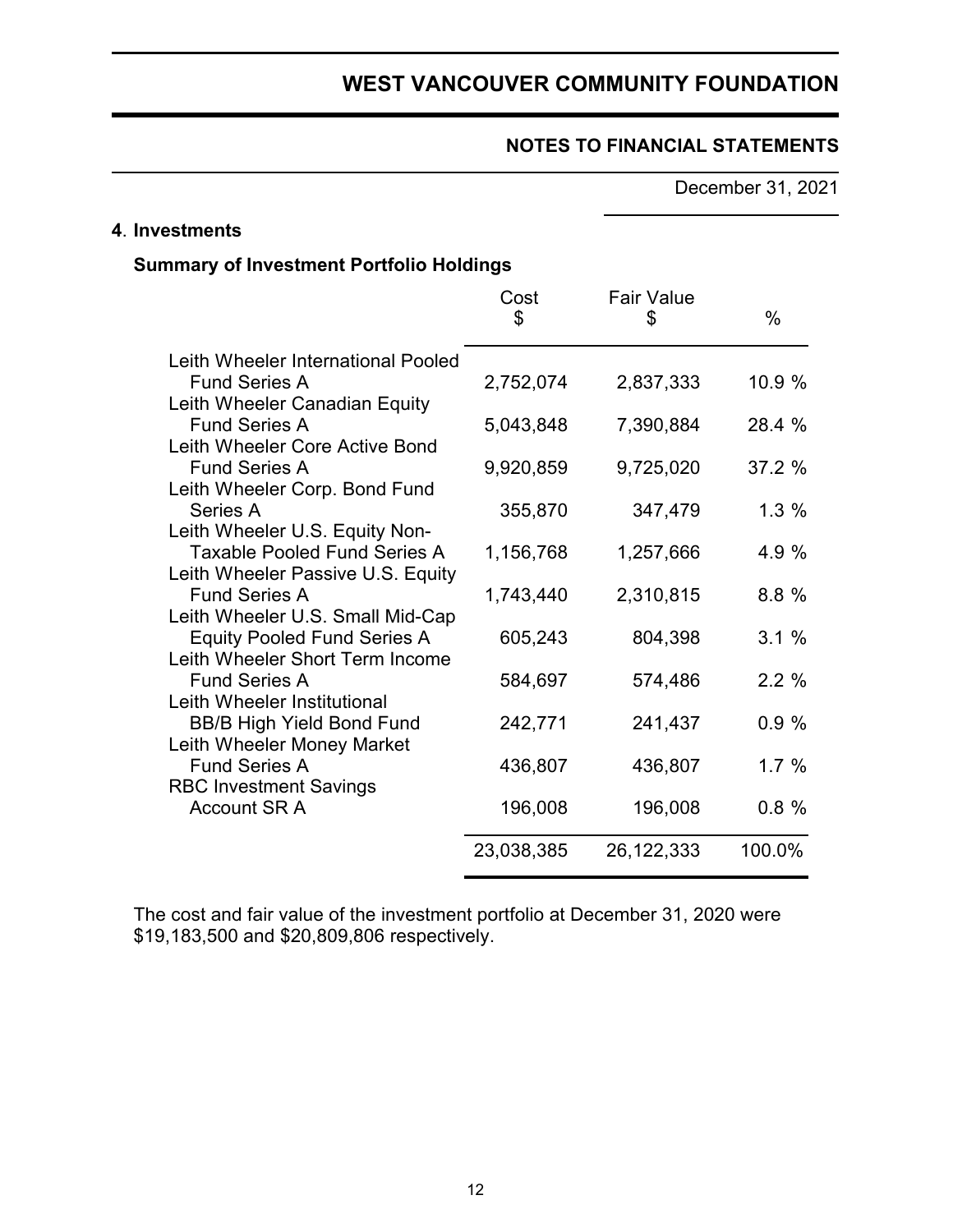|                                                           |                     | December 31, 2021     |
|-----------------------------------------------------------|---------------------|-----------------------|
| 5. Investment Income                                      | 2021<br>\$          | 2020<br>\$            |
| Interest and dividends<br>Realized capital gains (losses) | 550,950<br>823,055  | 566,285<br>(421, 232) |
| Less: investment management fees                          | 1,374,005<br>95,781 | 145,053<br>77,368     |
|                                                           | 1,278,224           | 67,685                |

#### **NOTES TO FINANCIAL STATEMENTS**

#### **6**. **Non-Monetary Transactions**

During the year the Foundation received donations in the form of marketable securities for which it liquidates the securities at first opportunity. Securities received were valued at their market value on the date of receipt \$1,757,092, and then sold realizing a gain of \$6,319, which is reported within the total realized capital gains for the year.

### **7. Interest in Life insurance Policy**

The Foundation is the owner and beneficiary of a life insurance policy. The interest in the policy is recorded at its cash surrender value.

| 8. Capital Assets         |        | 2021<br>S                                   |       | 2020<br>S         |
|---------------------------|--------|---------------------------------------------|-------|-------------------|
|                           | Cost   | <b>Accumulated Net Book</b><br>Amortization | Value | Net Book<br>Value |
| <b>Computer Equipment</b> | 45,598 | (41, 178)                                   | 4,420 | 13,541            |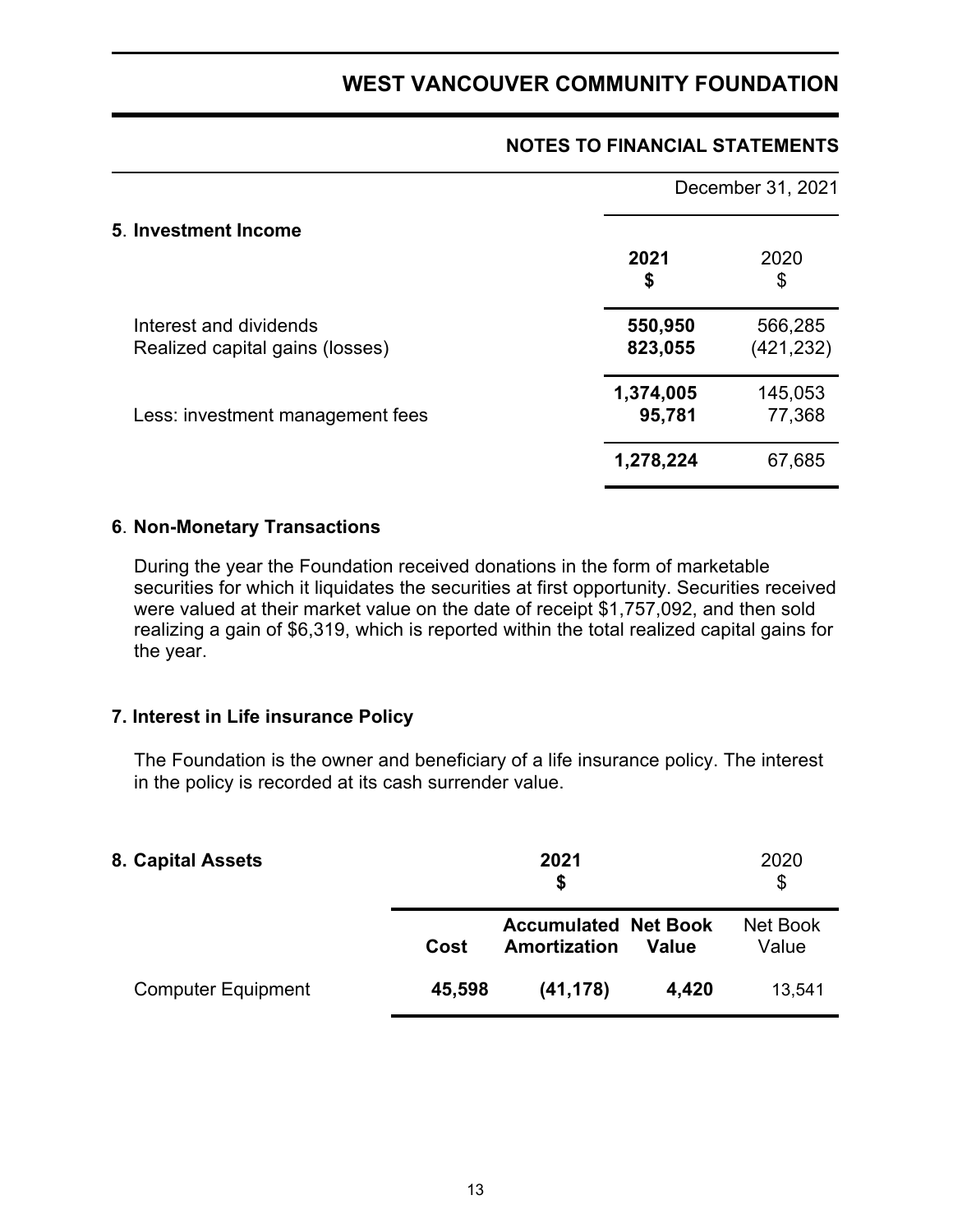#### **NOTES TO FINANCIAL STATEMENTS**

December 31, 2021

#### **9. Funds Held by the Vancouver Foundation**

The Foundation received \$9,679 (2020 - \$9,532) as income from a permanent endowment fund established with the Vancouver Foundation. This fund is not included in the Foundation's statement of financial position. The market value of the fund as at December 31, 2021 was \$255,416 (2020 - \$236,677).

#### **10. Expense Allocations**

General support expenses made up of office administrative items, amortization and rent have been allocated equally within the expenditures on the statement of operations as follows:

|                                   | 2021<br>\$ | 2020<br>\$ |
|-----------------------------------|------------|------------|
| Management and administrative     | 32,672     | 23,941     |
| Granting and community leadership | 32,672     | 23,941     |
| Fund development                  | 32,672     | 23,941     |
|                                   | 98,016     | 71,823     |

Staffing costs are allocated proportionately to program functions based on personnel costs and duties performed.

|                                   | 2021<br>\$ | 2020<br>\$ |
|-----------------------------------|------------|------------|
| Management and administrative     | 77,903     | 72,599     |
| Granting and community leadership | 130,030    | 126,004    |
| Fund development                  | 101,839    | 98,413     |
|                                   | 309,772    | 297,016    |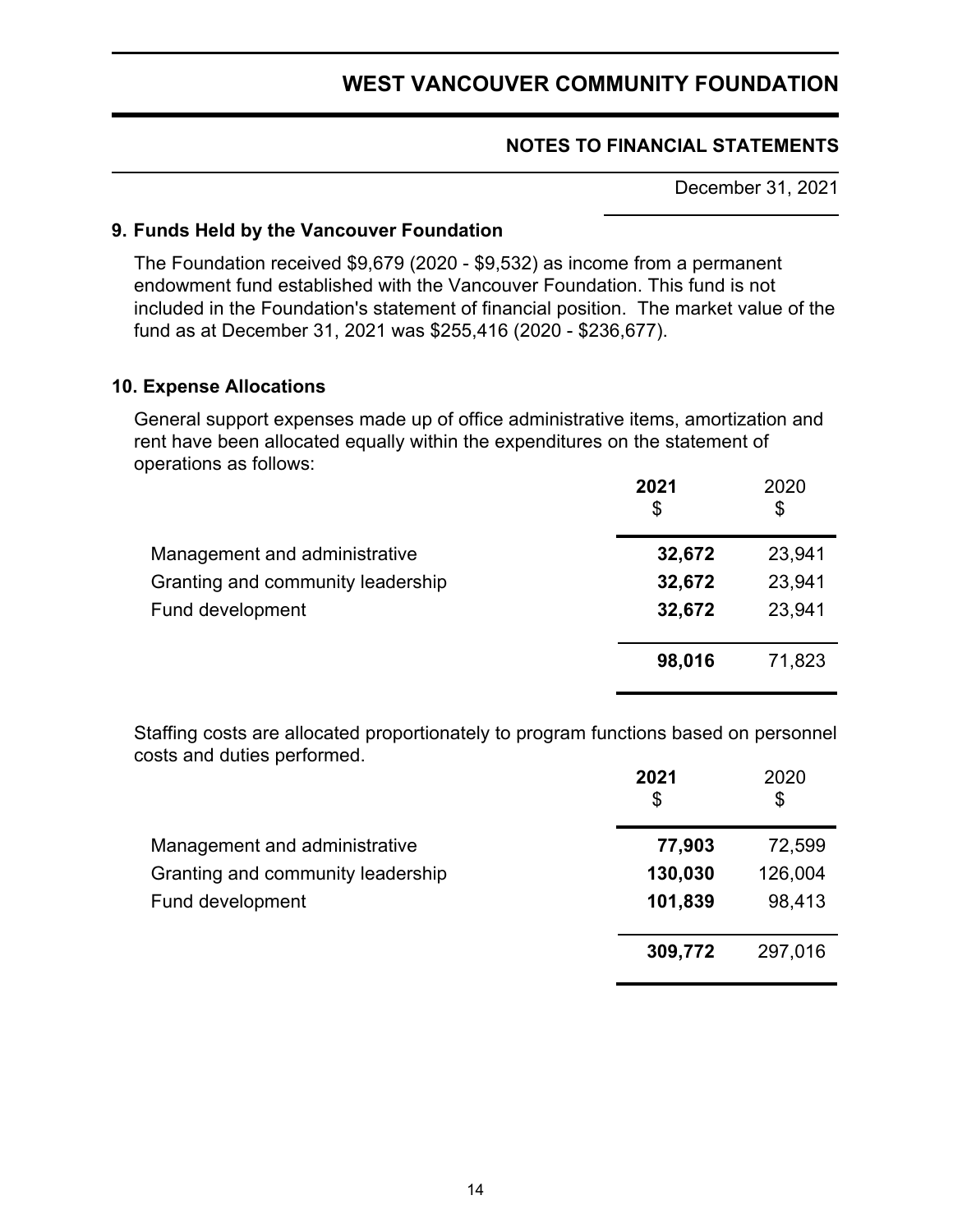#### **NOTES TO FINANCIAL STATEMENTS**

December 31, 2021

#### **11. Funds Under Administration**

Funds under administration represent funds beneficially owned by another organization for which the income and capital is designated for the benefit of that organization. The 2015 and 2016 fund agreements enable either the Foundation or the United Church to terminate the agreement upon three months notice, as a result, the total of these two funds are presented as a current liability.

Balances of funds under administration are detailed as follows:

|                                        | \$               | \$                   | \$        |
|----------------------------------------|------------------|----------------------|-----------|
|                                        | <b>WV United</b> | <b>WV United</b>     |           |
|                                        | Church           | Church               |           |
|                                        | Endowment        | <b>Trust Fund II</b> |           |
|                                        | <b>Fund 2015</b> | 2016                 | Total     |
| Balance Beginning of the Year          | 621,320          | 548,406              | 1,169,726 |
| <b>Fees and Expenses</b>               | (3,080)          | (2,869)              | (5,949)   |
| Allocation of Income and Market Change | 62,658           | 58,620               | 121,278   |
| <b>Funds Disbursed</b>                 | (40,000)         |                      | (40,000)  |
|                                        |                  |                      |           |
| <b>Balance End of Year</b>             | 640,898          | 604,157              | 1,245,055 |
|                                        |                  |                      |           |

#### **12**. **Operating Lease Commitment**

The Foundation has operating lease commitments for premises as follows:

| Year | \$    |
|------|-------|
| 2022 | 3,225 |
| 2023 | 3,322 |
| 2024 | 3,422 |
| 2025 | 3,525 |
| 2026 | 3,630 |
| 2027 | 3,739 |